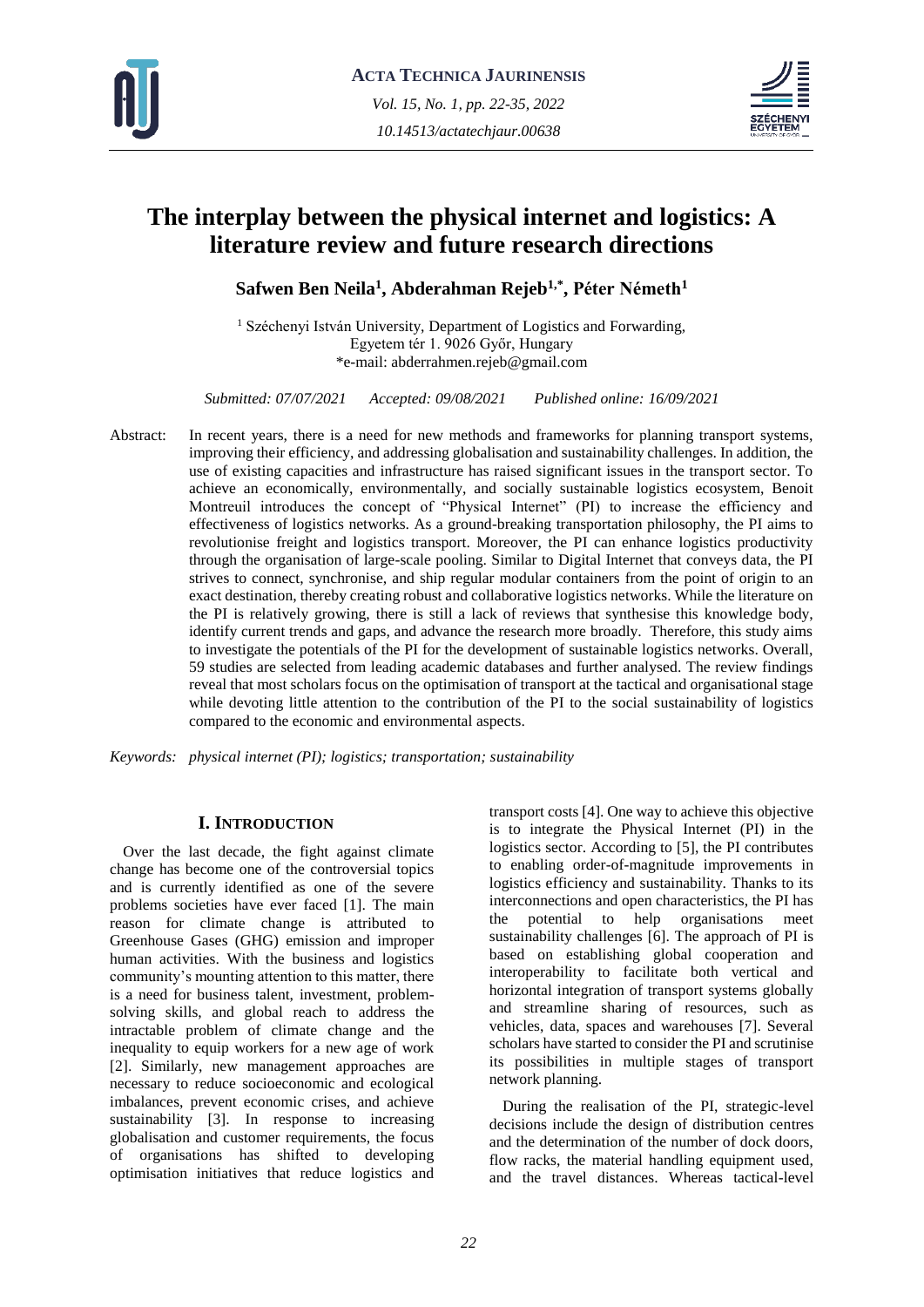decisions include the number of inbound trailers received, the number of unloaders and hauliers, the storage location assignment, etc. Operational-level decisions are concerned with inbound intralogistics, including unloaders' assignment and scheduling, loads-to flow rack assignment, and assignment and hauliers' scheduling [8]. Within the PI, the working principles and basics of the Digital Internet metaphorically correspond to handling, transportation, distribution, and storage of physical items. Breaking up the conventional business models, the PI creates a new setting of decentralised, collaborative, and cooperative logistics, spanning organisations, industries, and inter-organisational networks [9].

While the PI is receiving significant attention from researchers, there is still a lack of studies discussing the concept from the decision-making perspective. For example, [10] examine the state-of-the-art of the PI and provide several comprehensive future research directions. [11] discuss the synchromodal and PI state-of-the-art models and their architectures, methodologies, and observations in the academic literature. The authors' main goal is to analyse and investigate the connections between these synchromodal and PI models and explain how they are mutually reinforcing. Furthermore, [12] propose a PI structure recognising seven PI themes that can inform scholars and practitioners on the enablers, barriers, and policies of PI policies. Lastly, [13] study the PI literature using a qualitative content analysis method.

Unlike previous studies, we synthesise extant research on the PI using a coding framework consisting of three axes; the PI themes, the decision stages, and the sustainability aspects. The review contributes significantly to the literature because it increases researchers' understanding of the PI, the themes discussed in this literature, and the impact of this novel paradigm on sustainability. The systematic literature review includes reviews, articles and conference proceedings, business studies, and white papers. In addition, we carry out a descriptive and content analysis to have an overview of the PI literature's history and the themes discussed.

The structure of the paper is as follows. Section 2 presents a brief overview of the PI concept. Section 3 describes the methodology used for the review and content analysis. Section 4 provides an in-depth discussion of the results and findings. In the subsequent section, several recommendations for future research are highlighted, followed by a brief conclusion.

# **II. OVERVIEW OF THE PI**

The PI is a metaphor of the Digital Internet applied to logistics networks and their services. The purpose

behind the PI is to link up delivery networks, storage centres, vendors in an open global logistics system founded on physical, digital, and operational interconnectivity through encapsulation interfaces and protocols [5]. It is a perpetually evolving system driven by technological, infrastructural and business innovation [14]. Today, several players in the logistics industry are operating in isolation. Companies are autonomous and have their networks. However, with the support of the PI, the stakeholders of the logistics industry can maintain a high level of interoperability.

The PI provides an optimal solution on a broad scale, streamlining the logistics system, standardisation of resources (hardware and software), and the pooling of means. Through a standardised set of collaboration protocols, modular containers and smart interfaces, it is possible to develop a global logistics system and support the interconnection of logistics networks that can increase efficiency and sustainability [15]. Like the flow of data packages through the Internet, the PI is based on the use and handling of standardised smart boxes. These boxes can be visualised easily when moving throughout the supply chain, making logistics more efficient and sustainable. [5] argues that the way physical objects are handled, moved, stored, realised, supplied and used in the PI. He also affirms that it is a revolutionary concept, which is strikingly different from the currently prevailing theory and practice of transport, logistics and the supply chain. The PI takes advantage of the Digital Internet metaphor to shape the physical world and ensure global logistics efficiency and sustainability.

# **III. RESEARCH METHODOLOGY**

In general, literature reviews aim to map, consolidate, and analyse a particular research area and find gaps to fill in to expand further the current information base [16]. Given that the PI literature exists in different outlets and spans several fields such as logistics, supply chain, and business, a comprehensive analysis of the current state of the PI is urgently needed. This research will provide better conceptualisation by updating the standard terminology of the PI and suggesting recommendations for future PI studies. As part of this focus, we carried out a systematic literature review to provide a rigorous and detailed analysis of the current research on the PI. Five steps were followed to ensure the extraction of suitable studies and their systematic inspection. Firstly, we expressed the problem of analysis and researchers' choice. Secondly, we identified the inclusion and exclusion criteria. Thirdly, we consulted the academic databases, filtered the studies according to our selection criteria, and chose suitable papers. Fourthly, we discussed and analysed the findings, and finally, we reported the results.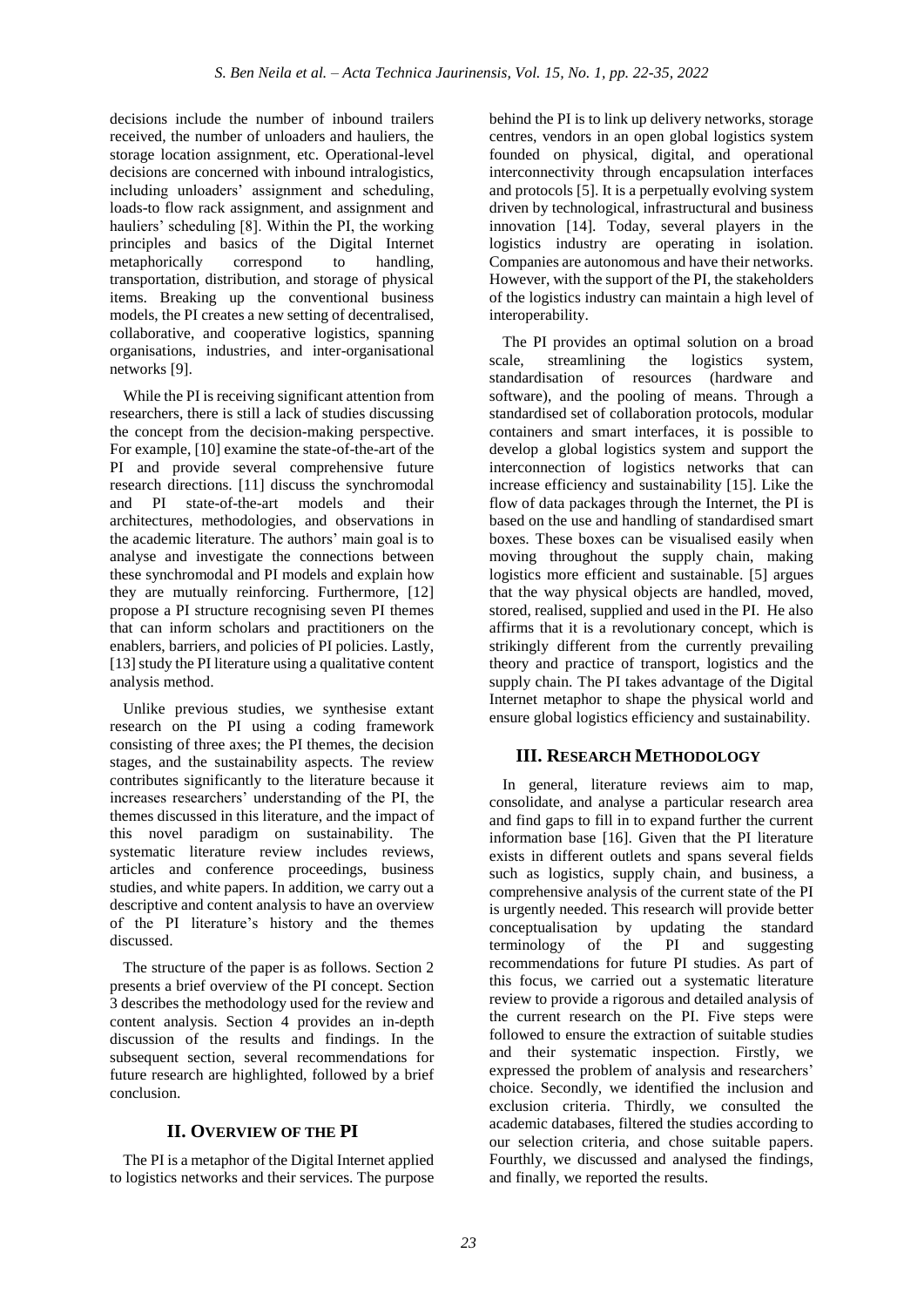## **1. Definition of keywords**

In the titles, abstracts, and keywords fields, we looked for the term "Physical Internet". Given the subject's specificity, this was the only word appropriate for a complete quest. Next, we set the period of the search from 2011 to the beginning of 2021. We chose 2011 as the starting year because the PI was systematically discussed and introduced in this year.

#### **2. Inclusion and Exclusion Criteria**

The first aim was to screen publications based on their titles, abstracts, and keywords. During this process, we only included publications with an exclusive focus on the PI and excluded those concerned with the Digital Internet's physical infrastructure or device hardware. We also reviewed the chosen publications' sources to help to identify further publications. Since several databases were used, we merged all publications and eliminated the duplicates. The publications in question were read very carefully and debated between the reviewers until an agreement was reached.

## **3. Data search**

We identified three sub-steps in the data search process. The first concerns the selection of databases. We chose Google Scholar, Web of Science, Scopus, Springer, Science Direct, and Wiley Online Library as our root databases. We then started searching in the different databases using the keywords identified in this first phase, i.e., "Physical Internet" and combined it with "logistics," "transport," or "freight." In the first stage, we collected the first list of publications based on the title and abstract.

#### **4. Selection of the most relevant papers**

In this stage, we implemented a filter based on the inclusion/exclusion criterion to identify all potentially relevant publications. This task attempts to rank the most important publications that dealt with the PI concept and exclude irrelevant studies. We read each paper during the selection phase and checked the list of references for each item to identify potentially relevant publications. After the full-content reading, 59 publications were identified as relevant for the final review and analysis.

## **5. Coding process of selected papers**

We developed a coding framework based on the study objectives raised in the introduction following three main axes:

Axis 1: Themes

After the full-content reading and analysis of all selected publications, thirteen themes emerged:

- Conceptualisation of the PI

- Detailed literature review of the PI
- Standardised modular containers, space/volume utilisation, handling cost, intelligent boxes.
- Inventory, optimised inventory levels, warehousing services, reduced inventory costs, maximised utilisation, etc.
- Distribution and transport, network optimisation, optimised routing, loading patterns, and truck scheduling
- Production, intelligent and dynamic manufacturing
- Dynamic pricing in the PI
- Auction trading in the PI
- Interconnected city logistics
- Cloud logistics platform
- Synchromodality
- Blockchain technology for the PI
- Horizontal collaboration in the PI

Axis 2: Decision-making level

- Strategic level: L1
- Tactical level: L2
- Operational level: L3

*Table 1. Decision-making level*

| Levels |    | strategic level          |  |
|--------|----|--------------------------|--|
|        | L2 | tactical level           |  |
|        |    | <i>operational level</i> |  |

Axis 3: Sustainability dimensions

- Economic performance (D1)
- Environmental performance (D2)
- Social performance (D3)

*Table 2. Sustainability dimensions*

|                   | $\overline{D}$  | <i>Economic</i>    |  |
|-------------------|-----------------|--------------------|--|
| <i>Dimensions</i> | $\overline{D2}$ | <b>Social</b>      |  |
|                   |                 | D3   Environmental |  |

## **IV. RESULTS AND FINDINGS**

#### **1. Publications per year**

**Fig. 1.** depicts the annual distribution of the selected publications. In recent years, 76% of the studies were written since 2016, and the number of publications experienced inconsistent growth. We identified twelve articles (20%) published in 2020 and the beginning of 2021; thus, we can expect further progress in the research areas for this year and the next coming years.

## **2. Publications by journal**

The selected publications were published in 39 international journals. As shown in **Fig. 2.** the International Journal of Production Research published over 38% of the publications, followed by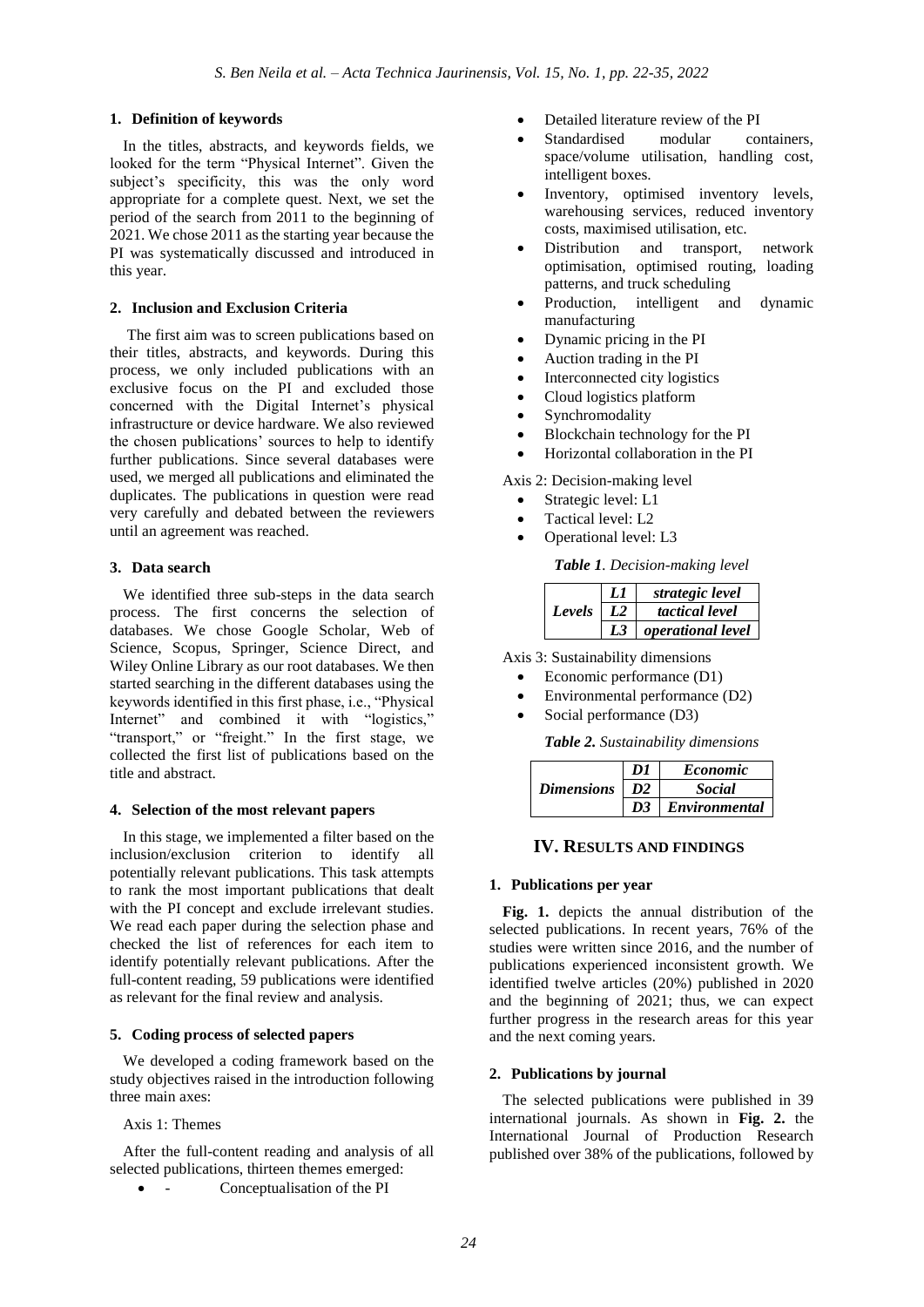| Authors            | Themes                                              | Levels          | Dimensions     |
|--------------------|-----------------------------------------------------|-----------------|----------------|
| [9]                |                                                     | L1              | $D1+D2+D3$     |
| $[5]$              |                                                     | L1              | $D1+D2+D3$     |
| $[17]$             |                                                     | L1              | $D1+D2+D3$     |
| [18]               | Conceptualization of PI                             | L1              | $D1+D2+D3$     |
| [19]               |                                                     | L1              | $D1+D2+D3$     |
|                    |                                                     |                 |                |
| [20]               |                                                     | L1              | $D1+D2+D3$     |
| $[11]$             |                                                     |                 |                |
| [10]               | Detailed literature review of PI                    |                 |                |
| $[12]$             |                                                     |                 |                |
| $[13]$             |                                                     |                 |                |
| $[21]$             |                                                     | $L1+L2+L3$      | $D1+D2+D3$     |
| $[22]$             |                                                     | L3              | $D1+D2+D3$     |
| [23]               | Standardised modular containers—                    | L <sub>3</sub>  | $D1+D2+D3$     |
| $[24]$             | space/volume                                        | L1              | $D1+D2+D3$     |
| [8]                | utilisation, handling cost, intelligent containers. | L <sub>3</sub>  | $D1+D2+D3$     |
| [25]               | $\ddot{\phantom{0}}$                                | L3              | $D1+D3$        |
| $[26]$             |                                                     | L2              | $D1+D3$        |
| [27]               |                                                     | L2              | D1             |
|                    |                                                     |                 |                |
| $[28]$             | Inventory-optimised inventory levels,               | $L2+L3$         | D1             |
| [29]               | warehousing                                         | L2              | D <sub>1</sub> |
| [30]               | services, reduced inventory costs, maximised        | $L2+L3$         | D1             |
| $[31]$             | utilisation, etc.                                   | L2              | D1             |
| $[32]$             |                                                     | $\overline{L2}$ | D <sub>1</sub> |
| [6]                |                                                     | L <sub>3</sub>  | $D1+D2+D3$     |
| $[43]$             |                                                     | L2              | $D1+D3$        |
| $[44]$             | Production-intelligent and dynamic<br>manufacturing | L <sub>2</sub>  | D1             |
| $[45]$             |                                                     | L1              | $D1+D2+D3$     |
| $[46]$             |                                                     | L <sub>3</sub>  | D <sub>1</sub> |
| [47]               | Dynamic pricing in PI                               | L3              | D1             |
| [48]               |                                                     | $L2+L3$         | D <sub>1</sub> |
| [49]               | Auction trading in PI                               | L2              | $D1+D3$        |
| [50]               |                                                     | L2              | D <sub>1</sub> |
| $[33]$             |                                                     | $L2+L3$         | $D1+D3$        |
| $[34]$             |                                                     | L <sub>3</sub>  | D <sub>1</sub> |
| $[35]$             |                                                     | $L2+L3$         | $D1+D2+D3$     |
|                    |                                                     | L3              | $D1+D2+D3$     |
| $[36]$             | Distribution and transport-network                  |                 |                |
| $[37]$             | optimisation,                                       | $L2+L3$         | D1             |
| $[38]$             | optimised routing, loading patterns, truck          | $L2+L3$         | D <sub>1</sub> |
| $[39]$             | scheduling, etc.                                    | L3              | D1             |
| $[15]$             |                                                     | L1              | $D1+D2+D3$     |
| $[40]$             |                                                     | L1              | $D1+D2+D3$     |
| $[41]$             |                                                     | L3              | D1             |
| [42]               |                                                     | $L1+L2+L3$      | D2             |
| $\lceil 51 \rceil$ |                                                     | $L1+L2+L3$      | $D1+D2+D3$     |
| 52                 |                                                     | L <sub>3</sub>  | $D1+D2+D3$     |
| $[53]$             |                                                     | L <sub>3</sub>  | $D1+D2+D3$     |
| $[54]$             | Interconnected city logistics                       | L <sub>3</sub>  | $D1+D2+D3$     |
| $[55]$             |                                                     | L1              | $D1+D2+D3$     |
| [56]               |                                                     | L1              | $D1+D2+D3$     |
| [57]               |                                                     | L1              | $D1+D2+D3$     |
| $[58]$             | Cloud logistics platform                            | L <sub>3</sub>  | $D1+D3$        |
|                    |                                                     | L <sub>3</sub>  |                |
| $[59]$             | Synchromodality                                     |                 | $D1+D3$        |
| [60]               |                                                     | L <sub>3</sub>  | D1             |
| $[61]$             |                                                     | L2              | $D1+D2+D3$     |
| [62]               | Blockchain technology for PI                        | L1              | $D1+D2+D3$     |
| [7]                |                                                     | L1              | $D1+D2+D3$     |
| [63]               |                                                     | L1              | $D1+D2+D3$     |
| $[64]$             | Horizontal collaboration in PI                      | L2              | $D1+D2+D3$     |
| [4]                |                                                     | L1              | $D1+D2+D3$     |

*Table 3. Classification of the literature based on the PI themes, the decision levels, and the sustainability dimensions*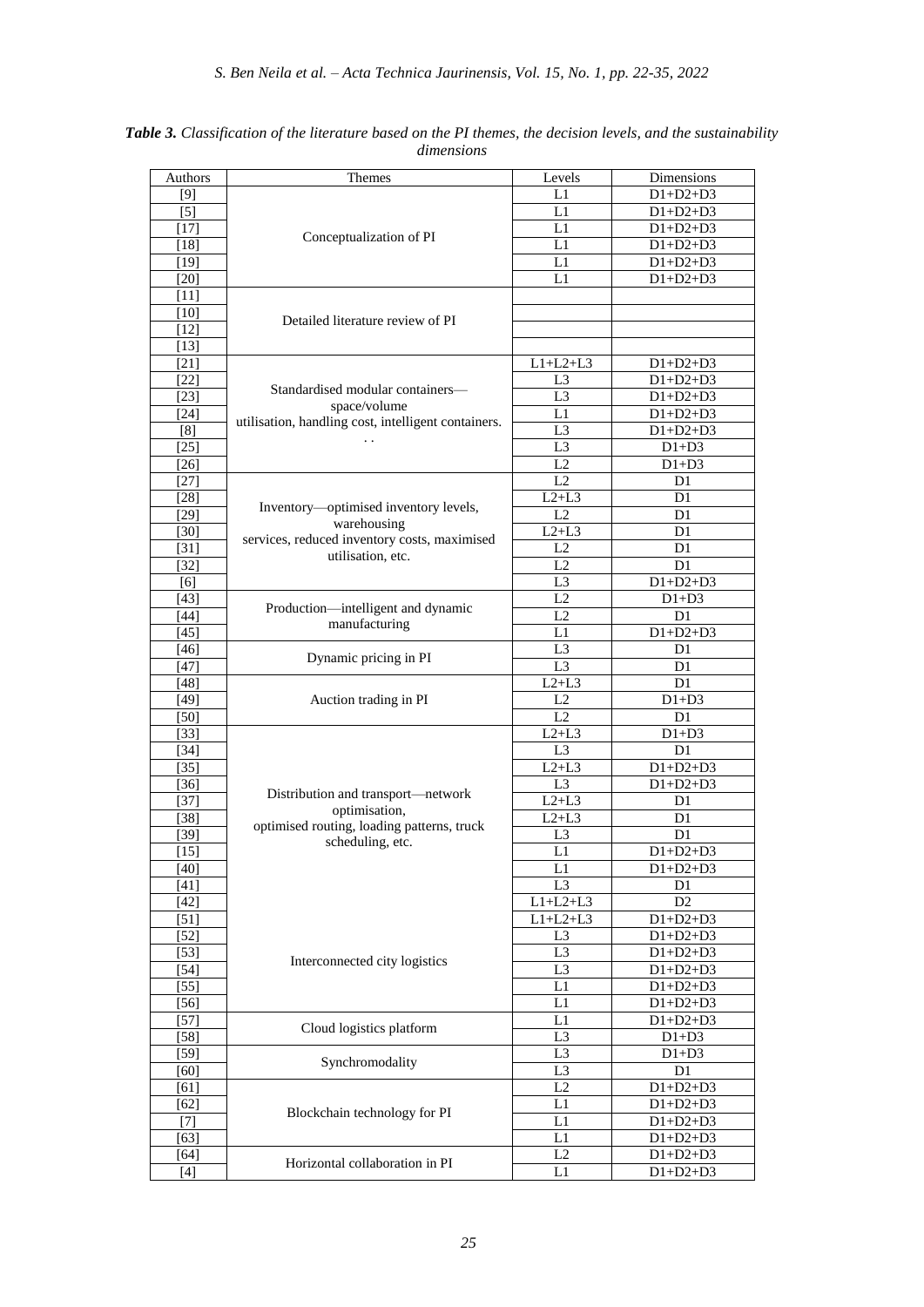the Journal of Business and Logistics, and the Journal of Intelligent Manufacturing. The rest of publications were published in 36 separate journals. These journals include, among others, "Transportation Journal," "Journal of Physical Distribution and Logistics Management," "The International Journal of Logistics Management," "International Journal of Advanced Logistics," "International Journal of Signal Processing, Image Processing, and Pattern Recognition," "Journal of Enterprise Information Management," "International Journal of Logistics Systems and Management," "International Journal of Computer Integrated Manufacturing" and "International Journal of Transport Development and Integration. "



*Figure 1. The annual distribution of selected publications* 



- International Journal of Production Research
- **Journal of Business Logistics**
- **II** Journal of Intelligent Manufacturing
- **Others**

*Figure 2. The distribution of publications according to journals*

#### **3. Analysis of coding framework**

#### *A. Themes of PI*

Several previous reviews focused on diverse PI themes, such as [4], [12]. In our study, we considered these themes. Additionally, we considered other categories in our coding framework, namely decision levels and sustainability dimensions, aiming to inform researchers on how the decisions

taken within the PI implementation and the impact of this paradigm on logistics sustainability.

#### *B. Decision levels*

Freight transport networks are dynamic systems containing various human, material, and capital resources that increased complexities of decisions and management strategies. According to [65], various freight networks need to be structured on three levels:



*Figure 3. Distribution of studies according to the decision-making levels addressed*

#### *Strategic level*

The strategic level relates to the business strategy that typically involves top management and needs considerable long-term commitment. At this decision level, the fundamental choices apply to the facilities required to ensure the movement of goods in diverse modes to reduce transportation costs [66]. Several difficulties arise at the strategic level, such as selection of the terminal site (e.g., multimodal cross-docking station), platform facilities, the construction of additional lines (roads, railways), and the demolition of specific infrastructure. On the one hand, we found out that many authors conceptualise the PI by using a business model innovation strategy, which led us to classify their publications into the strategic level of decisionmaking. For example, [9] introduces an audacious paradigm on how the physical object of transport moves forward and encourages the replication of the Digital Internet ambition to achieve sustainable global logistics. Later, [5] present a systematic description of the PI as an open global logistics infrastructure founded by encapsulation, interfaces, and protocols on physical, digital, and operational interconnection. [17] explore the potential impacts of PI-enabled business models on creativity. [18] discuss analogies and similarities between computer networks and logistic networks to examine the global structure of the interconnection of logistics networks that enables the PI. [20] offer an external and technical viewpoint on PI research to better inform researchers and policymakers. More recently, [19] suggest a model-based conceptual framework to introduce a feasible PI.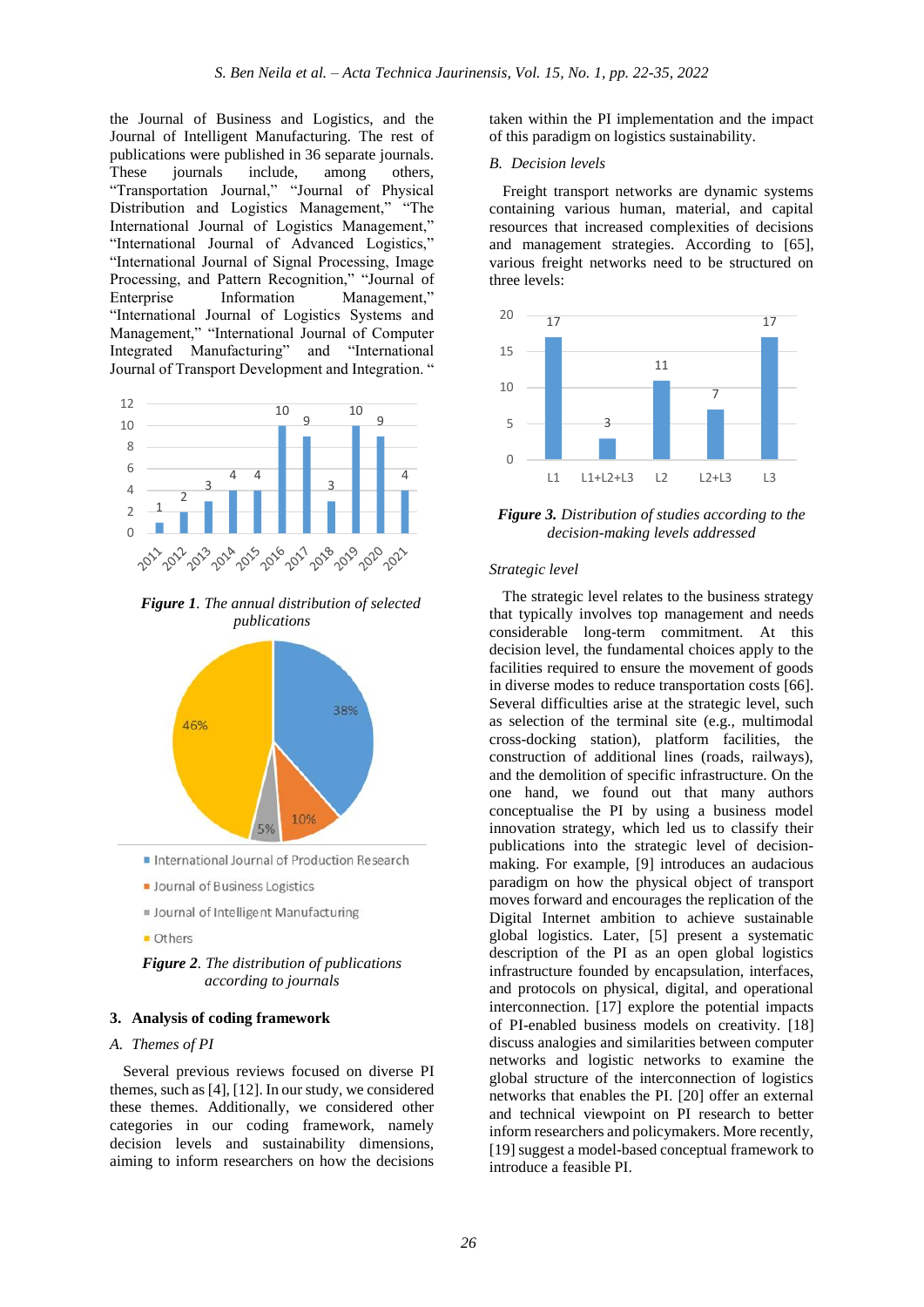On the other hand, various articles classified into the categories production, transportation, distribution, city logistics, cloud logistics, and blockchain technology discuss long-term decision planning during the PI implementation. For example, [15] and [40] cover the cross-docking problem by conceptualising a road-rail Pi-hub and a road-rail Pihub, respectively, showing how these models could contribute to economic, environmental, and social sustainability. [56] discuss the idea of Hyperconnected City Logistics, along with nine basic concepts, which provide a rich context for the design of effective urban logistics and transport systems. [57] aim to create a PI-enabled Building Information Modelling System (PI-BIMS) incorporating Auto-ID technology, BIM technology, and cloud storage. [62] introduce an intellectual paradigm using blockchain to provide a workable solution for the fundamental obstacles hindering the exchange of values and physical properties in logistics networks and decentralised management frameworks in the PI. Furthermore, [63] investigates the integration of the PI and Blockchain technologies in a conceptual paper and proposes several research directions for investigating the supply chain's institutional issues during the implementation of these two paradigms. [7] also examine blockchain as an enabling technology for the PI. The authors summarise the core requirements of the PI and explain how blockchain can be used to facilitate the implementation of the PI. [55] and [56] focus on conceptualising Interconnected city logistics, while [24] offers strategic analysis of freight and PIcontainers' total volumes and balances in a terminalto-terminal network. [45] explores the relations between the PI and Lean concepts using the Value Stream Map (VSM) method for their integrated use. At a broader level, [55] outline the possibilities for the PI's logistics performance from the EU perspective. This article details the systematic EU planning for the PI definition and the initial projects, ventures, tools that underpin the PI. [4] examine the reasons for accessing a PI network and the effectiveness of continuous cooperation variables in a PI network.

## *Tactical level*

The tactical level is mainly concerned with a medium-term strategy. Tactical planning extends from a week to few months. At this stage, vehicle fleet management in multiple modes ensures the movement of goods from their sources to their destination. The tactical level is the degree to which we calculate the transport movements over time between authorities and terminals, inter-terminals, and between terminals and destinations. Tactical planning creates a travel strategy to ensure customer service satisfaction and resource efficiency. Therefore, the tactical decisions are primarily concerned with the collection of services to be provided, their frequency (or schedule), the allocation of demands for specific services in transportation, and terminal level policies (consolidation).

Several articles discuss the inventory problem at the tactical level. For instance, [31] study inventory efficiency over the PI network. Later, [32] aim to identify the latest research topics surrounding inventory management in a PI Network and how the PI can impact conventional stock control policies. [28] and [29] introduce PI disruption mitigation strategies. They carry out their study using a simulation-based optimisation model. [27] suggest a mixed integrated linear programming (MILP) formulation to assess the benefits of the PI from the cost efficiency perspective and to resolve the issue that combines the integrated output inventory allocation judgment with PI. [43] and [44] discuss the production manufacturing scheduling problem at medium-term decision making. In the former, the authors analyse a PI-enabled manufacturing executive system (PIMES) for a machine workshop. For the processing and synchronisation of real-time data, PIMES depends heavily on RFID and wireless communication networks. In the latter, the authors implement a big data analysis framework for PIbased logistics data generated by installing RFID readers, tags, and wireless communications networks on manufacturing stores.

Other articles focus on the auction trading in the PI, such as [49], [50]. [49] provide combinatorial frameworks for the auction of transport services in the PI sense. [50] aim to take advantage of the PI's open and uncertain environments to distribute and even reconnect containers for each centre. According to the authors, the PI can improve container routing and the use of logistics network tools. However, to achieve these objectives, [64] emphasise the need for horizontal coordination in the PI and for more effective solutions to any potential technological difficulties. In the context of horizontal partnerships and the PI, the authors also explore the perspectives, perceptions, values, and motives of transit operators in Austria to contribute to the Austrian physical network's early moves positively. In addition, [61] make a simulation model showing that blockchain technology can support IoT automated data processing and facilitate the implementation of the PI vision by introducing the very first hyper-connected logistics application.

# *Operational level*

The operational level of decisions concerns shortterm management. This level includes diverse tasks such as assigning goods to liners and vehicles, container shipping, and truck routings.

Various researchers focus on container shipping issues. For example, [23] suggest a standard modular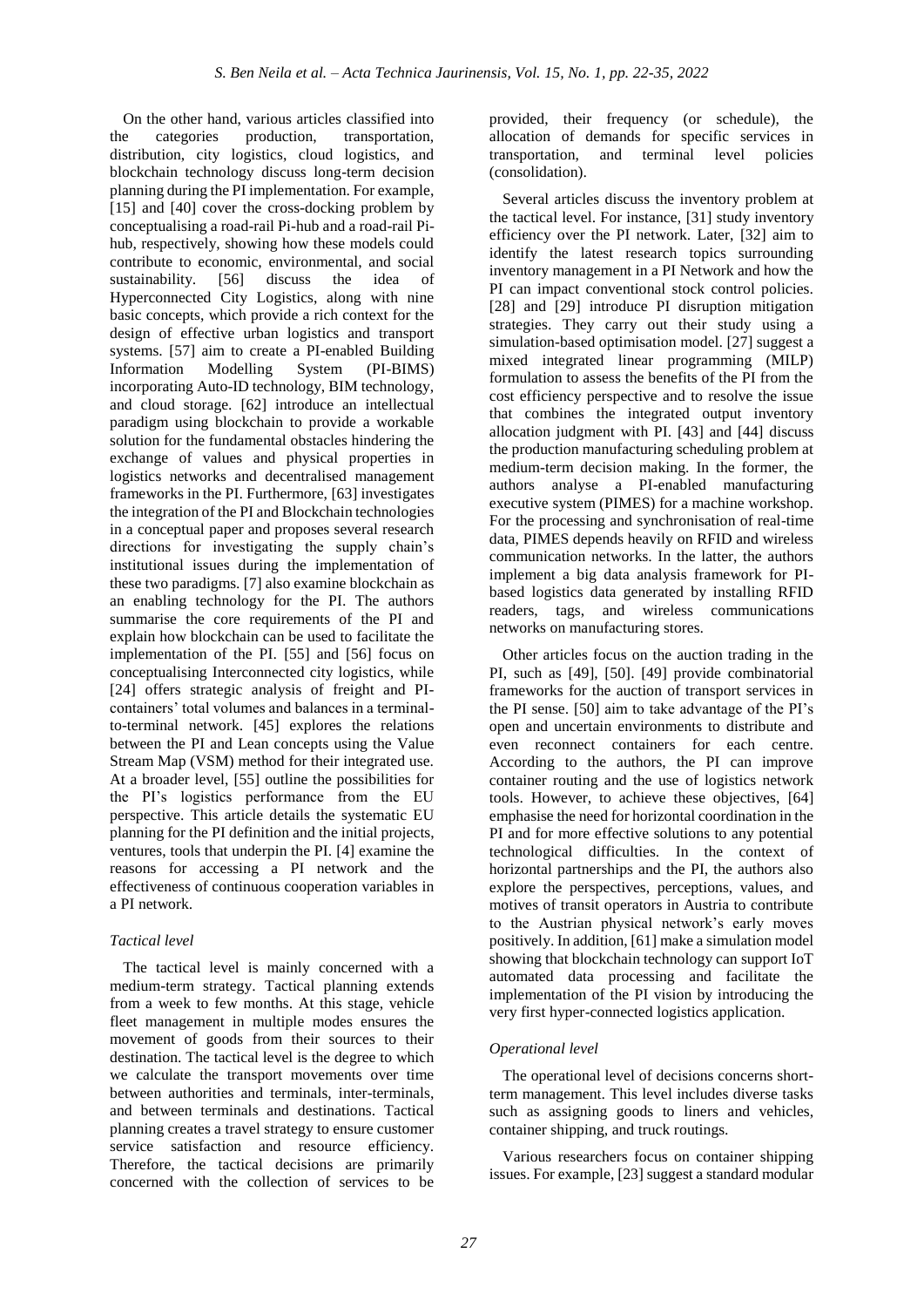containers' production to minimise the number of boxes required for shipping goods using a decomposition-based solution methodology. [22] use a methodological engineering design process and explain how to create a modular and multifunctional loading unit by introducing a first real PI scenario in the fast-moving consumer goods industry and modelling the critical performance indicators (KPIs). Similarly, [8] propose a modular design consisting of three stages of characterisation, including the transport, storage, and packaging of PI containers. This paper outlines the proposed substance encapsulation transition and highlights significant opportunities and challenges for further research in industry and academia. [25] establish a new methodology for applying heuristic methods to address the liner shipping network design problem (LSNDP) using a mathematical model. Later, [26] concentrate on product development in the context of a global open logistics system, the PI, utilising a hyperconnected-mobile production mode. The study deals with the complex distribution of output units, allocation and sharing of resources.

Routing optimisation and transportation problems are the focus of several articles. For example, [39] highlight the efficient management of the PI for mobile resources, such as containers. In reality, management and storage of resources (containers) can cause imbalances in the logistic network, leading to starvation or unnecessary storage of logistic network nodes. For this reason, [36] present a πcontainer tracking device to create and hold the composite  $\pi$ -container practically 3D layout dynamically. [34] suggest a new method for routing based on the Internet BGP equivalent of BGP (the PI Border Gateway Protocol). To fix the issue of routing the PI-containers in the PI, the authors create this new protocol. Afterwards, [46], [47] present and explore a dynamic pricing model based on an auction mechanism for optimising transport service providers' bid prices in PI hubs. [41] define the best suitable hub for forwarding transport based on realtime traffic data. This article addresses the critical research questions of when and how to make routing decisions for road vehicles if the routing schemes within the PI take consider the data related to transport vacancies in real-time. [6] focus on integrated production-inventory-distribution planning in the PI for sustainability purposes. The key objective of their study is to thoroughly evaluate the efficiency of the PI-enabled integrated production-inventory-distribution model in the three sustainability dimensions.

Moreover, other studies discuss the interconnected city logistics (ICL) topic using simulation and mathematical models to solve some routing problems. To illustrate, [53] discuss PI-enabled urban transport and attempt to model essential organisational elements of the ICL initiative. [54]

aim to explore an alternative approach to reverse ecommerce flows collection citywide, and [52] examine the potential for open mobility webs in an urban environment with e-commerce warehouses based on the PI concept.

Related to the theme Cloud logistics platform, [58] discuss crucial problems and difficulties with cloud logistics orders's deployment in China. We found two more articles that solve synchromodality issues with optimisation models. [59] examine how synchromodal transport can promote the modal transition to slower and more environmentally sustainable transport modes without sacrificing costs or responsiveness. [60] aim to extract rules for effective container allocation for inland services in real-time by analysing the solution structure of a centralised, offline system of optimisation used for historical results.

# *Tactical and operational level*

Some other papers combine the tactical and organisational levels. For example, [30] solve a real problem in planning and distribution for multiple facilities that simultaneously maximise the effectiveness of decision-making in supply, inventory, demand, and distribution. [37] emphasise the difference between traditional logistics networks and the PI and characterised the PI by using a relatively more superficial P2P optimal dispatch MILP. [38] aim to increase the railroad PI-hub's performance by minimising the distance to the dock by each container and the number of used trucks. The research concerns a PI allocation issue. [48] propose a scheduling solution for trolley loading and sale in PI-Auction logistics centre (ALC) systematically. [28], [29] suggest a revolutionary vendor-managed inventory strategy that uses the PI's flexible, universal, interconnected logistics structure. [35] aim to compare PI's efficiency with the traditional logistics method to measure the truck and driver routing advantages and drawbacks of PI with an explicit limit to the driver's maximum return time. [33] propose an efficient and reactive multi-agent system-based model (MAS) for the resolution of trucks and PI-containers grouping.

# *All decisions level*

Other articles englobe all levels of decisions, such as [21], who highlight the importance of semantics in distribution and logistical at multiple stages of judgment to achieve various optimisations such as bundling and durability, enforcement, and travel optimisation, thereby increasing sustainability through optimal use of capacities. Additionally, [51] attempt to establish the latest concept of an interconnected multilayer decision-making system and a PI methodology. [42] outline a theoretical framework that describes various levels of acceptance and trust as a key component of "Human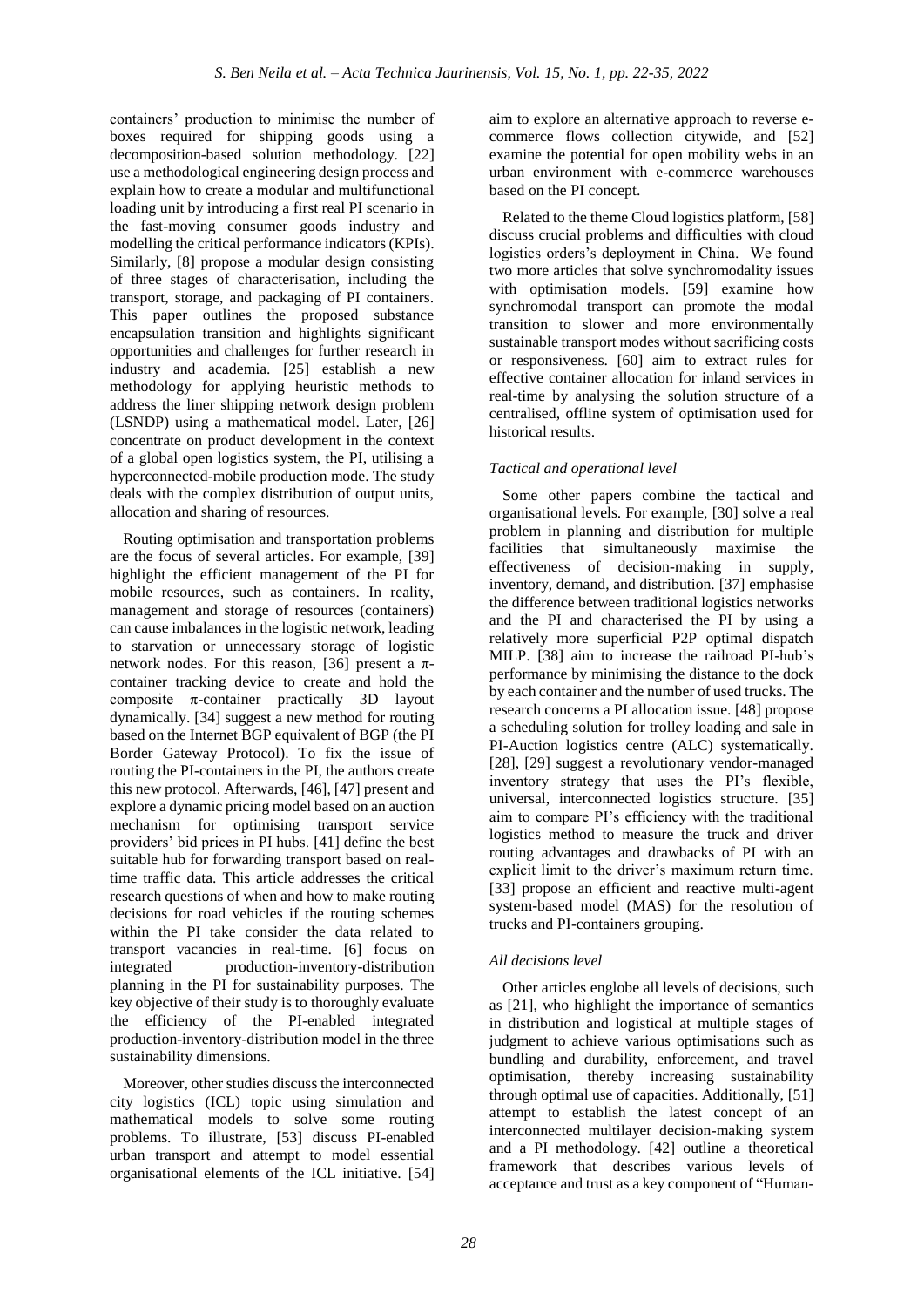computer interaction" in technology innovation and point out a risk of an artificial divide both at the level of individuals and of companies.

## *C. Multiple freight transportation problems*

The PI is a new concept made to serve supply chain sustainability throughout the world. [5] argue that three forms of efficiencies impact logistics and transport systems: social, economic, and environmental. First, the PI's societal goal is to improve the high quality of life of logistics personnel and the global population by improving physical items' timely accessibility and mobility. Second, the economic ambition is to sustainably reduce largescale purchase strategies, international monetary burden, while freeing up enormous gains in companies' production. Third, the environmental intention is to reduce global greenhouse gas emissions caused by logistics, energy consumption, pollution, traffic, and waste materials.

The present state of the PI research focuses on studying the combination of economic and environmental goals. However, in the extant literature, the social element is less explored (**Fig. 4.**).

**Fig. 4.** shows that the PI research mainly centres on the economic dimension of sustainability. Of the 59 papers listed in **Table 1**, 17 papers highlight the financial targets of the PI. Seven papers analyse the PI's environmental and economic aspects, and 30 articles deal with the PI concept in the context of the three dimensions of sustainability. Finally, there is only one contribution to the PI concept from the perspective of social sustainability, and no papers deal with the PI and the convergence between the social and environmental and economic dimensions.



*Figure 4. Count of dimensions*

## *The economic dimension*

The most crucial economic issue is that the logistics and freight traffic prices rise at the global level. To solve this dilemma, numerous articles study the economics dispute on a tactical level. For example, [31] use objective-oriented modelling experiments to minimise the overall transportation and inventory costs. [50] utilise a simulation model for assigning and allocating containers at the hub to

carriers while optimising container routing and using logistics network tools. [32] analyse an organisation's effect on inventory levels and costs using a multi-method simulation modelling software developed by XJ technologies (www.anylogic.com). [28], [29] examine how stock models using the PI react to intervention and durability in supply chain systems. The topic is explored through an advanced numerical analysis using the simulation-based optimisation model. [27] present a mathematical model to resolve the issue that incorporates an optimised production-inventory-distribution decision to measure the benefits of PI from the cost<br>efficiency viewpoint. Likewise, plenty of efficiency viewpoint. Likewise, plenty of researchers are interested in disbanding the operational issues. [39] conduct active research to optimise the freight by exposing the efficiency handling resources issues. [60] aim to develop guidelines for the efficient distribution of containers to inland installations in real-time by evaluating a critical offline optimisation approach used for historical outcomes. [34] focus on truck-transported PI-containers and suggest a new routing method to optimise road transportation. [46], [47] present and address a dynamic price model targeted at a service provider that offers a mechanism to optimise PI hubs' cost. The results and observations provide carriers with instructive guidelines on real-life pricing. [41] interview experts and make a qualitative analysis on artefact routing. More than that, some studies evaluate the economic issue at both the tactical and operational levels simultaneously. [30] use a mathematical model to minimise the total cost of production, inventory, and distribution. [37] suggest a cost-minimising mathematical model to minimise handling and delivery cost. [38] use a multi-agent system model (optimisation models) to reduce container travel distance to the dock. [48] conduct simulation experiments with a timely operation scheduling model to reduce logistics and labour costs. [28], [29] propose a retailer's creative inventory policy to minimise inventory levels, overall expense, and distances.

## *The environmental dimension*

The harmful impacts of freight transport on the<br>wironment (greenhouse gases, energy environment (greenhouse gases, energy consumption, noise) are growing amid the fact that nations and governments are seeking to enhance environmental quality, commit substantial budgets to environmental safety, and reduce the emission rate of air pollutants.

Several papers address economic and environmental issues, such as [49], who attempt to reduce the cost of transport services on the PI and greenhouse gas emissions by using a mathematical model. [43] suggest PIMES, an information system that can reduce paperwork and enhance information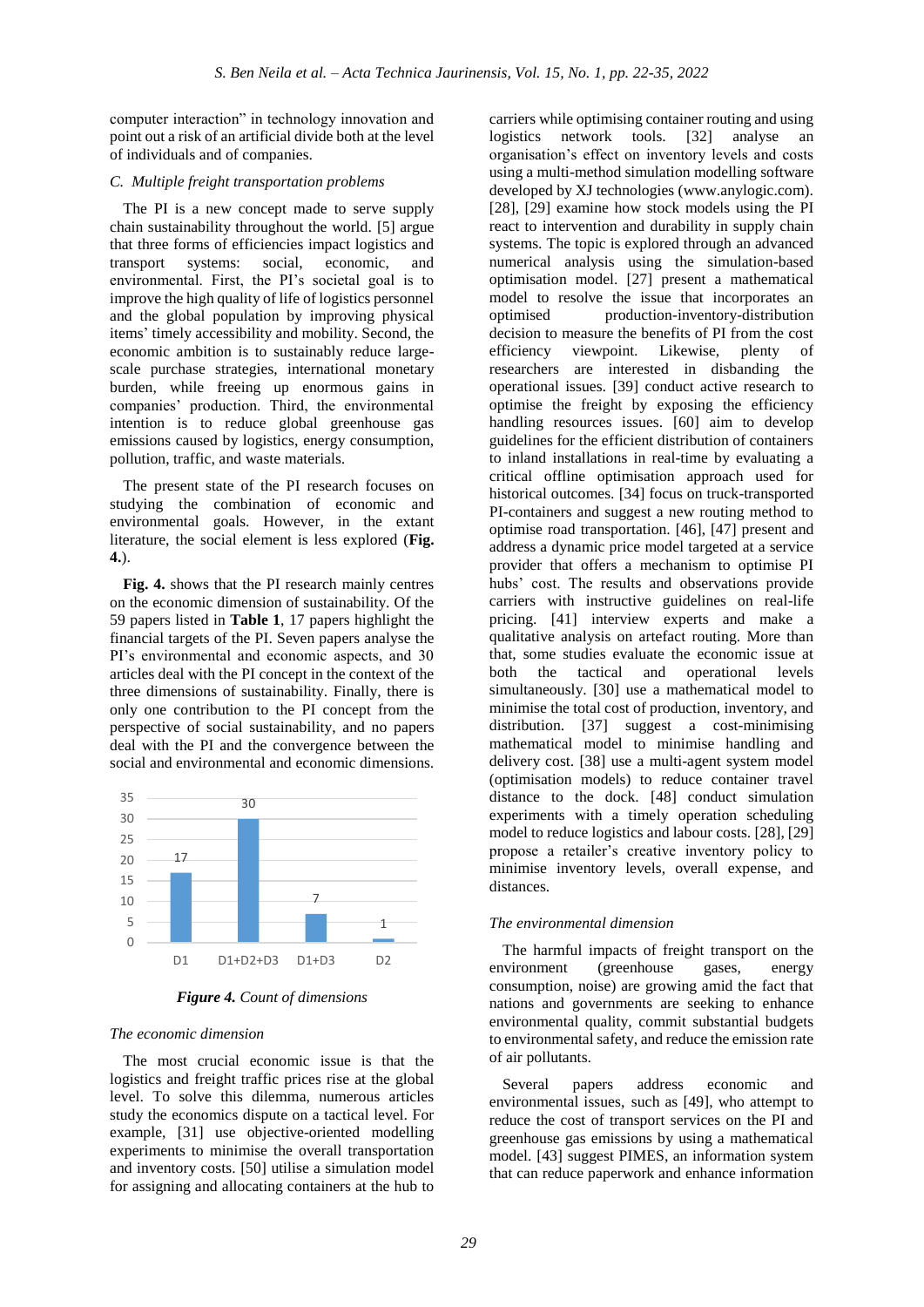flow with an analytical data model. [43] propose a smart box compatible with PSS to provide revolutionary eco-logistics and safe packaging operation and minimise the logistics costs and emissions. [25] highlight the global CO2 emissions problem due to the large volumes transported and propose a heuristic for solving the liner shipping network design problem to maximise an organisation's profit. [59] research how synchro modal transport support a slower but eco-friendlier modal transition without compromising costs or responsiveness. [33] suggest models that discuss two of the three pillars: sustainable growth and the economic and environmental costs. The proposed models minimise the average expense from an economic point of view using a minimal number of cars and delay vehicles, leading to financial fines from the transport providers. From an environmental point of view, the two models decrease the number of used wagons, thus reducing CO2 emissions by the rail locomotive and the distance travelled for PI containers. [26] suggest a two-target optimisation model that minimises the cost and greenhouse gas of a producer to support its clients through the availability of open fabs.

## *The social dimension*

The transportation of goods often causes social problems, such as road safety, lack of quick, efficient, accessible goods mobility. Furthermore, there is a shortage of stability, protection, and security in working conditions in the freight transport sector. We found that few studies address social issues facing logistics. For example, [42] discuss measures to improve human-computer interaction, especially the capacity of individuals and companies to implement state-of-the-art techniques and prevent an artificial divide, thus increasing social sustainability at an operational, tactical and strategic level. In addition, these articles attribute social problems along with financial and environmental issues [5], [9], [17], [18]. Further, [10], [19] evaluate and optimise certain aspects of the early conceptualisation of PI.  $[8]$ ,  $[21 - 24]$ develop the standardised modular containers to make the transport and handling of  $\pi$ -containers very easy. [6], [14], [15], [35], [36] seek to refine delivery network routing by reducing container journey distance that would positively affect carriers, lower congestion, and improve living conditions. [45] aims to reduce the number of trucks on roads and improve customers' quality of life and the logistics sector workers.  $[51 - 56]$  discuss the city logistics sector that offers less infrastructure usage and fewer jams, making consumers and community happier and distribution quicker. [7],  $[61 - 63]$  analyse how blockchain technology can improve visibility, security, and traceability of products through its decentralised and trusting mechanisms.

Researchers and professionals were prompted to carry out studies that aim to reduce various adverse effects of the lack of sustainability and unreliable traditional transport networks. Several perceptions have therefore arisen in recent years. Three creative theoretical frameworks are most effective in achieving sustainability, including collaborative logistics, city-logistics (CL), and the PI.

## **V. FUTURE RESEARCH**

Our analysis recommends several topics for future studies. Our literature review urges PI researchers to focus more on theory and highlights the importance of a clear PI strategy in logistics. Addressing 'PI themes,' the 'decision stages', and the 'sustainability aspects' mentioned here will possibly provide a sound base for assessing the actual PI adoption and its impact on logistics sustainability. We took a closer look at critical and diverse topics regarding decision-making levels and sustainability aspects to provide recommendations for future research.

The PI literature addresses numerous strategy decisions ranging from strategic to operational. This demonstrates how the PI is relevant and beneficial to the logistics and transport sector. Researchers may expand future studies by evaluating the relationship between the logistical service providers and external factors, such as clients and competitors. In reality, consumer involvement through a collective strategy will improve business efficiency in general.

Environmental and social considerations have been relevant to broaden the economic implications and include other sustainable growth dimensions. This highlights the significance and value of incorporating facets of sustainable growth into planning decisions for logistics performance. However, social sustainability has been poorly considered compared to economic and environmental sustainability. This finding indicates that social dimensions must be studied to resolve all issues of sustainability holistically. Due to its qualitative nature, social sustainability is concerned with the employer's health and well-being issues. Therefore, future studies should also focus on quantifying this sustainability dimension. Integrating corporate social responsibility (CSR) in planning and policy-making helps researchers to properly determine the PI's effect on customers, workers, and the local population. It also allows identifying the detrimental influence of the PI on human lives to as well.

Usually, environmental sustainability is limited to measuring transportation CO2 emissions. The ecological evaluation revolves around assessing direct pollution from installations and inventory, waste volume and energy use.

Since the PI is still a fresh and novel concept, the lack of data is a barrier to further scientific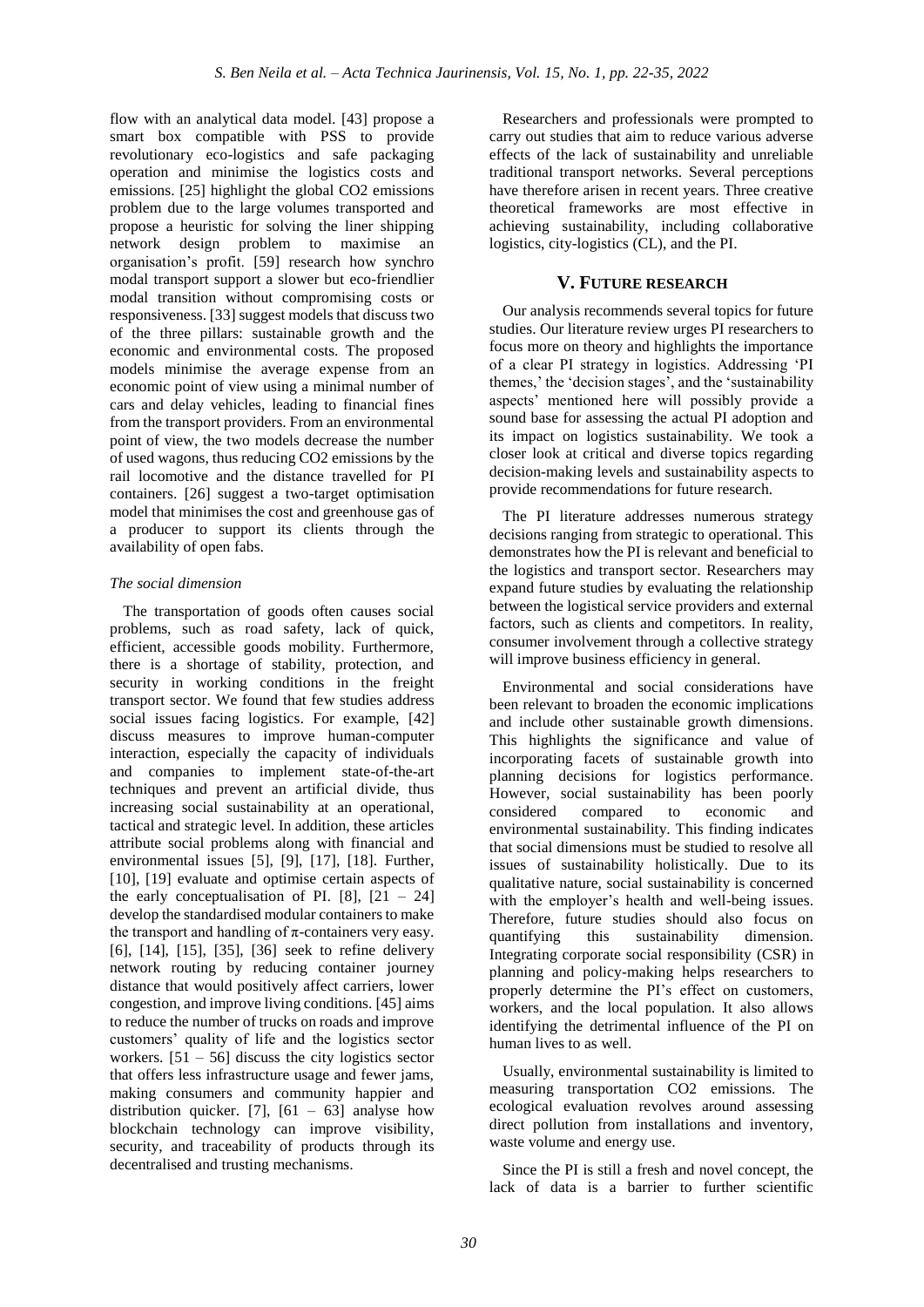advancement in this field. More studies are nevertheless necessary taking into account real-life cases. The collaboration between researchers and managers may result in insightful findings. Academics and researchers may study various reallife cases in the future. For example, this involves the validation of unimodal (road-based) and multimodal (road-to-rail) PI hubs, the identification of the next best appropriate hubs for onward transport based on real-time traffic data, the validation of the proposed design and types of PI containers, the confirmation of the proposed auction mechanisms, the optimisation of capacity utilisation for PI carriers in PI hubs, and validation of the proposed legal frameworks for horizontal collaboration. Most of the studies are concentrating on unimodal (road-based) and multimodal (road-to-rail) PI hubs. As a result, there is a lack of studies addressing maritime and air transportation and conceptualising multimodal road and rail to sea hubs. This will help to effectively connect multimodal road to air PI hubs.

[19] recommend a paradigm based exclusively on transportation issues, not those like network inventory management. Thus, future research may incorporate the PI's decisions, transport, and inventory. In addition, PI models may consider additional features of the PI. For example, cost and time may depend on other parameters such as shipping size, node driving times, capacity, speed limits, carrier limits. [28], [29] also affirm that more research is necessary to compare performance with optimal management decisions and procurement methods for distribution systems.

There is a need for future research to examine a network closer to a real-life case of connectable supply networks with more suppliers and employees. Some studies on how the inventory control models, such as operational models and decision-making tools, the analysis of management issues, and the adaptability of models to different systems are required. The development of awareness of business and organisational models used by the PI will significantly improve the network's vision and cooperation.

When several organisations, such as businesses, governments, and customers, are likely to use a common infrastructure, one of the future tasks will be to create specifications and architectures that will benefit each party in the logistics network. Therefore, we assume that criteria related to the conceptual architecture must be met to implement the PI, including the development of more operational processes, incentives, and reliable sharing of data.

The combination of blockchain and the PI will ensure trust, traceability, clarity, originality, and honesty. However, many studies are also required for the efficient integration of the technology in the

PI environment. Scalability is one of the biggest challenges of blockchain. Scalability is the ability of a system to cope and perform well while increasing or expanding the network performance. The design of an overall logistics network necessitates high performance consistent with the large implementation of the PI. Perhaps the blockchain network's scalability and performance are unable to handle a sizeable interconnected PI network in its current situation.

Future-oriented logistical problems are highly prevalent. They include the excessive use of storage and transportation facilities, their costs and corresponding  $CO<sub>2</sub>$  reductions, the complexities of logistics activities, and increased process inefficiencies. Technologies like Big Data, the Internet of Things, 3D Printing, or other Industry 4.0 innovations have become part of logistics. Besides, to be competitive in the future market, organisations must deal with these developments.

# **VI. CONCLUSION**

The PI has been a highly promising and evolving freight transport paradigm over the last few years. This paper systematically reviews the PI literature, which is published over the last decade. This review has shown that the PI is a global logistics and holistic concept that solves many problems associated with the current supply chain and logistics models. The growth in the PI literature and the capacity of this paradigm for disrupting supply chain and logistics techniques are examined, and several recommendations for future research are highlighted.

In this study, the latest state-of-the-art is reviewed and assessed. We categorise the literature according to three major classes: PI themes, decision levels, and sustainability dimensions. Next, we identify a range of research propositions based on the study's findings, which are worth exploring in future work to ensure logistics sustainability. The study findings show that the main decisions taken in the implementation of the PI are the tactical and operational decisions, with over 65% of selected publications addressing these two decision levels. Moreover, there is little emphasis on cooperation between external parties such as logistics service providers, competitors and customers. In addition, the emphasis is placed more on economic and environmental sustainability than on social sustainability.

This study proposes a novel coding framework to systematise the literature and outlines several future research directions for logistics and supply chain management scholars. Further PI research will likely lead to motivate the implementations of the PI and more development of technologies that will improve efficiency, performance and sustainable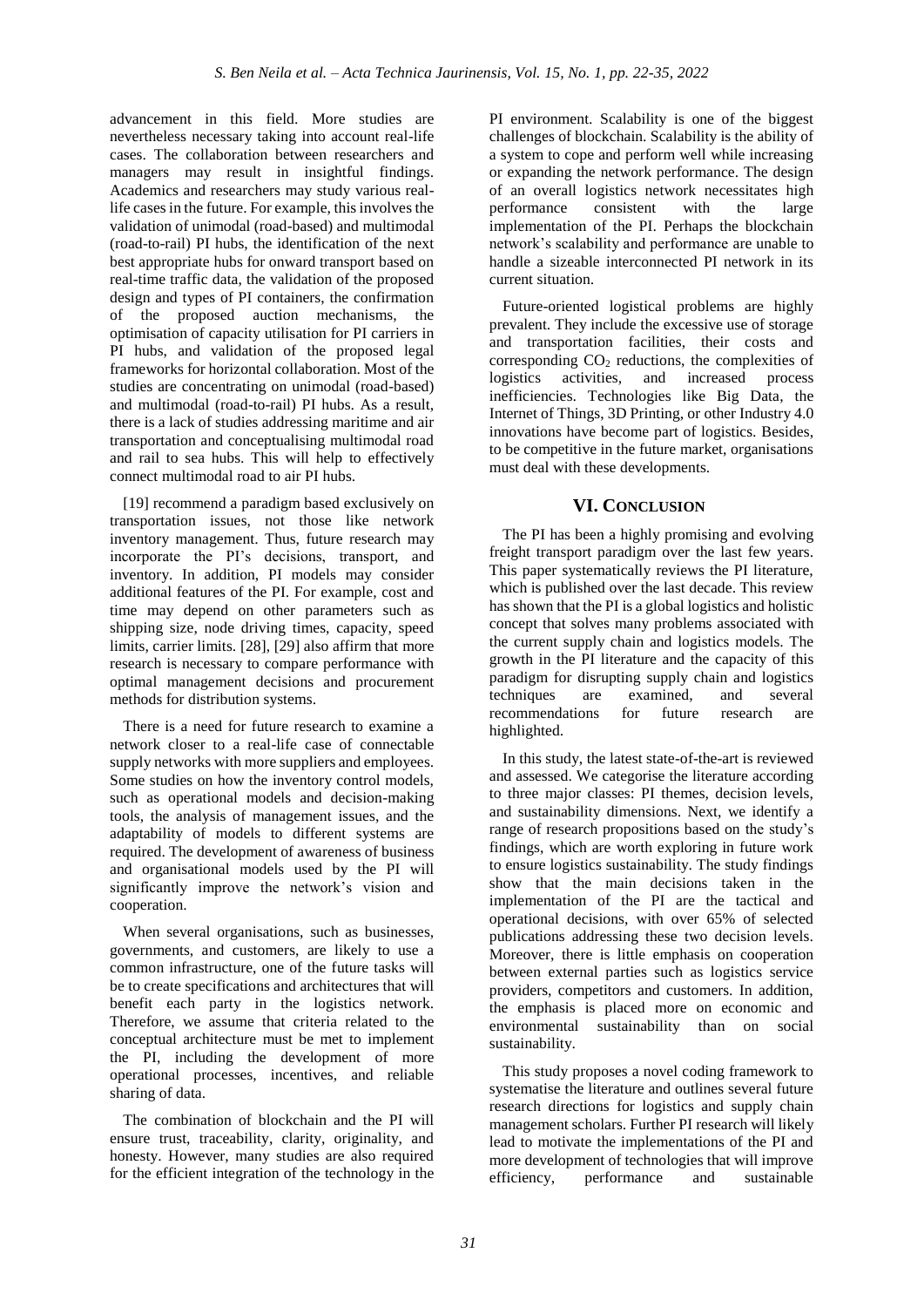development of supply chains and logistics, thereby benefitting the standard of living of the society.

#### **AUTHOR CONTRIBUTIONS**

**S. Ben Neila**: Conceptualization, Experiments, Theoretical analysis.

**A. Rejeb**: Finite element modelling, Writing, Review and editing.

**P. Németh**: Supervision, Review and editing.

### **REFERENCES**

[1] A. Scipioni, M. Mastrobuono, A. Mazzi, and A. Manzardo, 'Voluntary GHG management using a life cycle approach. A case study', J. Clean. Prod., vol. 18, no. 4, pp. 299–306, Mar. 2010.

<https://doi.org/10.1016/j.jclepro.2009.10.007>

- [2] J. Samuelson, The Six New Rules of Business: Creating Real Value in a Changing World. Berrett-Koehler Publishers, 2021.
- [3] M. Henke and H. Kohl, Sustainability in Global Value Chains: Measures, Ethics and Best Practices for Responsible Businesses. Kogan Page Publishers, 2021.
- [4] M. Plasch, S. Pfoser, M. Gerschberger, R. Gattringer, and O. Schauer, 'Why Collaborate in a Physical Internet Network?—Motives and Success Factors', J. Bus. Logist., vol. 42, no. 1, pp. 120–143, Mar. 2021. <https://doi.org/10.1111/jbl.12260>
- [5] B. Montreuil, R. D. Meller, and E. Ballot, 'Physical Internet Foundations', IFAC Proc. Vol., vol. 45, no. 6, pp. 26–30, May 2012. [https://doi.org/10.3182/20120523-3-RO-](https://doi.org/10.3182/20120523-3-RO-2023.00444)[2023.00444](https://doi.org/10.3182/20120523-3-RO-2023.00444)
- [6] X. Peng, S. Ji, and T. Ji, 'Promoting sustainability of the integrated productioninventory-distribution system through the Physical Internet', Int. J. Prod. Res., vol. 58, no. 22, pp. 6985–7004, Nov. 2020. [https://doi.org/10.1080/00207543.2019.16879](https://doi.org/10.1080/00207543.2019.1687953) [53](https://doi.org/10.1080/00207543.2019.1687953)
- [7] H. R. Hasan, K. Salah, R. Jayaraman, I. Yaqoob, and M. Omar, 'Blockchain Architectures for Physical Internet: A Vision, Features, Requirements, and Applications', IEEE Netw., vol. 35, no. 2, pp. 174–181, Mar. 2021. <https://doi.org/10.1109/MNET.021.2000442>
- [8] B. Montreuil, E. Ballot, and W. Tremblay, 'Modular Design of Physical Internet Transport, Handling and Packaging Containers', p. 30.
- [9] B. Montreuil, 'Toward a Physical Internet: meeting the global logistics sustainability

#### **DISCLOSURE STATEMENT**

The authors declare that they have no known<br>ompeting financial interests or personal competing financial interests or relationships that could have appeared to influence the work reported in this paper.

## **ORCID**

- **A. Rejeb** <http://orcid.org/000-0002-2817-5377>
- **P. Németh** <http://orcid.org/0000-0002-7825-6773>

grand challenge', Logist. Res., vol. 3, no. 2, pp. 71–87, May 2011.

<https://doi.org/10.1007/s12159-011-0045-x>

[10] H. Treiblmaier, K. Mirkovski, and P. B. Lowry, 'Conceptualizing the Physical Internet: Literature Review, Implications and Directions for Future Research', Social Science Research Network, Rochester, NY, SSRN Scholarly Paper ID 2861409, May 2016. Accessed: Jul. 07, 2021.

<https://papers.ssrn.com/abstract=2861409>

- [11] T. Ambra, A. Caris, and C. Macharis, 'Towards freight transport system unification: reviewing and combining the advancements in the physical internet and synchromodal transport research', Int. J. Prod. Res., vol. 57, no. 6, pp. 1606–1623, Mar. 2019. [https://doi.org/10.1080/00207543.2018.14943](https://doi.org/10.1080/00207543.2018.1494392) [92](https://doi.org/10.1080/00207543.2018.1494392)
- [12] H. Treiblmaier, K. Mirkovski, P. B. Lowry, and Z. G. Zacharia, 'The physical internet as a new supply chain paradigm: a systematic literature review and a comprehensive framework', Int. J. Logist. Manag., vol. 31, no. 2, pp. 239–287, May 2020.

<https://doi.org/10.1108/IJLM-11-2018-0284>

- [13] K. Jharni, M. Hlyal, and J. El Alami, 'Physical Internet: Literature review and research opportunities', IOP Conf. Ser. Mater. Sci. Eng., vol. 827, p. 012044, Jun. 2020. [https://doi.org/10.1088/1757-](https://doi.org/10.1088/1757-899X/827/1/012044) [899X/827/1/012044](https://doi.org/10.1088/1757-899X/827/1/012044)
- [14] B. Montreuil, R. D. Meller, and E. Ballot, 'Physical Internet Foundations', in Service Orientation in Holonic and Multi Agent Manufacturing and Robotics, T. Borangiu, A. Thomas, and D. Trentesaux, Eds. Berlin, Heidelberg: Springer, 2013, pp. 151–166. [https://doi.org/10.1007/978-3-642-35852-4\\_10](https://doi.org/10.1007/978-3-642-35852-4_10)
- [15] E. Ballot, B. Montreuil, and C. Thivierge, 'Functional Design of Physical Internet Facilities: A Road-Rail Hub', p. 36.
- [16] D. Tranfield, D. Denyer, and P. Smart, 'Towards a Methodology for Developing Evidence-Informed Management Knowledge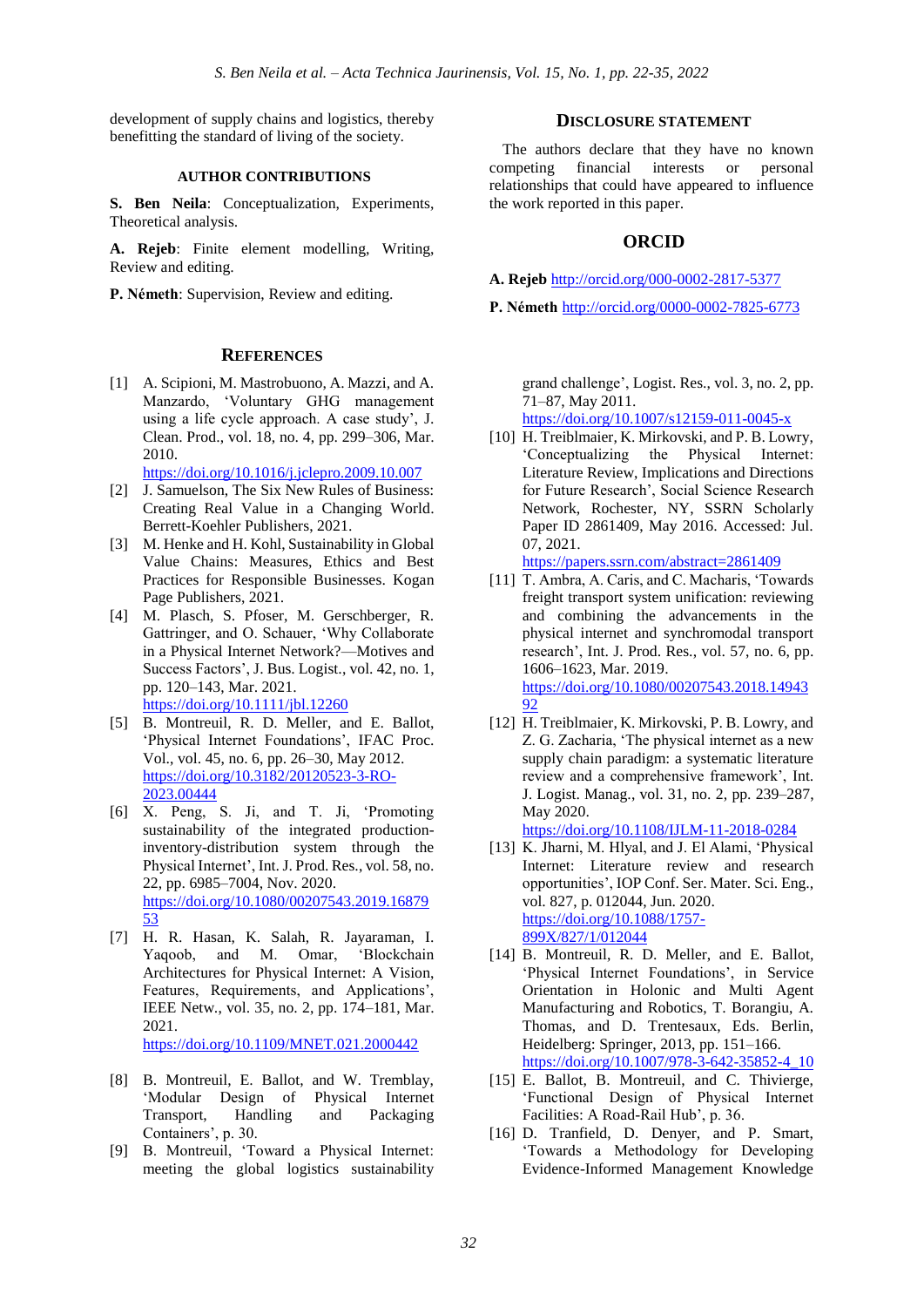by Means of Systematic Review', Br. J. Manag., vol. 14, no. 3, pp. 207–222, Sep. 2003. <https://doi.org/10.1111/1467-8551.00375>

- [17] B. Montreuil, J.-F. Rougès, Y. Cimon, and D. Poulin, 'The Physical Internet and Business Model Innovation', Technol. Innov. Manag. Rev., p. 6, 2012.
- [18] R. Sarraj, E. Ballot, S. Pan, and B. Montreuil, 'Analogies between Internet network and logistics service networks: challenges involved in the interconnection', J. Intell. Manuf., vol. 25, no. 6, pp. 1207–1219, Dec. 2014. <https://doi.org/10.1007/s10845-012-0697-7>
- [19] C. Dong and R. Franklin, 'From the Digital Internet to the Physical Internet: A Conceptual Framework With a Stylized Network Model', J. Bus. Logist., vol. 42, no. 1, pp. 108–119, Mar. 2021.

<https://doi.org/10.1111/jbl.12253>

- [20] H. Sternberg and A. Norrman, 'The Physical Internet – review, analysis and future research agenda', Int. J. Phys. Distrib. Logist. Manag., vol. 47, no. 8, pp. 736–762, Sep. 2017. [https://doi.org/10.1108/IJPDLM-12-2016-](https://doi.org/10.1108/IJPDLM-12-2016-0353) [0353](https://doi.org/10.1108/IJPDLM-12-2016-0353)
- [21] W. Hofman, M. Punter, H. Bastiaansen, E. Cornelisse, and S. Dalmolen, 'Semantic technology for enabling logistics innovations – towards Intelligent Cargo in the Physical Internet', Int. J. Adv. Logist., pp. 1–12, Apr. 2016. [https://doi.org/10.1080/2287108X.2016.11443](https://doi.org/10.1080/2287108X.2016.1144358) [58](https://doi.org/10.1080/2287108X.2016.1144358)
- [22] C. Landschützer, F. Ehrentraut, and D. Jodin, 'Containers for the Physical Internet: requirements and engineering design related to FMCG logistics', Logist. Res., vol. 8, no. 1, p. 8, Dec. 2015. <https://doi.org/10.1007/s12159-015-0126-3>
- [23] Y.-H. Lin, R. D. Meller, K. P. Ellis, L. M. Thomas, and B. J. Lombardi, 'A decomposition-based approach for the selection of standardized modular containers', Int. J. Prod. Res., vol. 52, no. 15, pp. 4660– 4672, Aug. 2014. [https://doi.org/10.1080/00207543.2014.88346](https://doi.org/10.1080/00207543.2014.883468) [8](https://doi.org/10.1080/00207543.2014.883468)
- [24] H. S. Sternberg and M. Denizel, 'Toward the Physical Internet—Logistics Service Modularity and Design Implications', J. Bus. Logist., vol. 42, no. 1, pp. 144–166, Mar. 2021. <https://doi.org/10.1111/jbl.12261>
- [25] A. Krogsgaard, D. Pisinger, and J. Thorsen, 'A flow-first route-next heuristic for liner shipping network design', Networks, vol. 72, no. 3, pp. 358–381, Oct. 2018.

<https://doi.org/10.1002/net.21819>

[26] C. Fergani, A. El Bouzekri El Idrissi, S. Marcotte, and A. Hajjaji, 'Optimization of hyperconnected mobile modular production

toward environmental and economic sustainability', Environ. Sci. Pollut. Res., vol. 27, no. 31, pp. 39241–39252, Nov. 2020. <https://doi.org/10.1007/s11356-020-09966-9>

- [27] S. Ji, X. Peng, and R. Luo, 'An integrated model for the production-inventorydistribution problem in the Physical Internet', Int. J. Prod. Res., vol. 57, no. 4, pp. 1000–1017, Feb. 2019. [https://doi.org/10.1080/00207543.2018.14978](https://doi.org/10.1080/00207543.2018.1497818) [18](https://doi.org/10.1080/00207543.2018.1497818)
- [28] Y. Yang, S. Pan, and E. Ballot, 'Innovative vendor-managed inventory strategy exploiting interconnected logistics services in the Physical Internet', Int. J. Prod. Res., vol. 55, no. 9, pp. 2685–2702, May 2017. [https://doi.org/10.1080/00207543.2016.12758](https://doi.org/10.1080/00207543.2016.1275871) [71.](https://doi.org/10.1080/00207543.2016.1275871)
- [29] Y. Yang, S. Pan, and E. Ballot, 'Mitigating supply chain disruptions through interconnected logistics services in the Physical Internet', Int. J. Prod. Res., vol. 55, no. 14, pp. 3970–3983, Jul. 2017. [https://doi.org/10.1080/00207543.2016.12233](https://doi.org/10.1080/00207543.2016.1223379) [79](https://doi.org/10.1080/00207543.2016.1223379)
- [30] M. Darvish, H. Larrain, and L. C. Coelho, 'A dynamic multi-plant lot-sizing and distribution problem', Int. J. Prod. Res., vol. 54, no. 22, pp. 6707–6717, Nov. 2016. [https://doi.org/10.1080/00207543.2016.11546](https://doi.org/10.1080/00207543.2016.1154623) [23](https://doi.org/10.1080/00207543.2016.1154623)
- [31] S. Pan, M. Nigrelli, E. Ballot, and R. Sarraj, 'PERFORMANCE ASSESSMENT OF DISTRIBUTED INVENTORY IN PHYSICAL INTERNET', p. 17, 2013.
- [32] S. Pan, M. Nigrelli, E. Ballot, R. Sarraj, and Y. Yang, 'Perspectives of inventory control models in the Physical Internet: A simulation study', Comput. Ind. Eng., vol. 84, pp. 122– 132, Jun. 2015.

<https://doi.org/10.1016/j.cie.2014.11.027>

- [33] T. Chargui, A. Bekrar, M. Reghioui, and D. Trentesaux, 'Proposal of a multi-agent model for the sustainable truck scheduling and containers grouping problem in a Road-Rail physical internet hub', Int. J. Prod. Res., vol. 58, no. 18, pp. 5477–5501, Sep. 2020. [https://doi.org/10.1080/00207543.2019.16608](https://doi.org/10.1080/00207543.2019.1660825) [25](https://doi.org/10.1080/00207543.2019.1660825)
- [34] S. Gontara, A. Boufaied, and O. Korbaa, 'Routing the Pi-Containers in the Physical Internet using the PI-BGP Protocol', in 2018 IEEE/ACS 15th International Conference on Computer Systems and Applications (AICCSA), Aqaba, Oct. 2018, pp. 1–8. [https://doi.org/10.1109/AICCSA.2018.861288](https://doi.org/10.1109/AICCSA.2018.8612885) [5](https://doi.org/10.1109/AICCSA.2018.8612885)
- [35] M. Fazili, U. Venkatadri, P. Cyrus, and M. Tajbakhsh, 'Physical Internet, conventional and hybrid logistic systems: a routing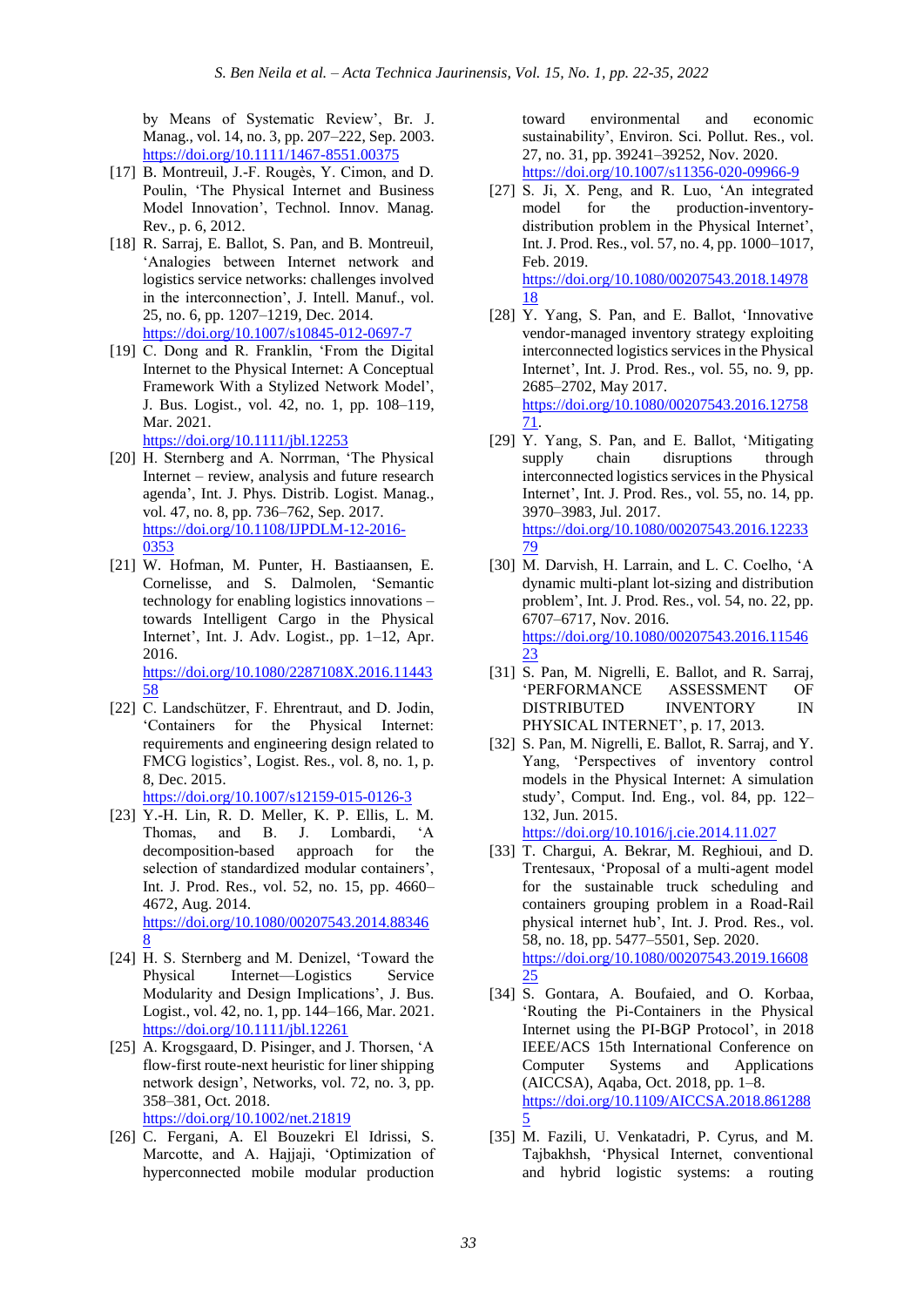optimisation-based comparison using the Eastern Canada road network case study', Int. J. Prod. Res., vol. 55, no. 9, pp. 2703–2730, May 2017.

[https://doi.org/10.1080/00207543.2017.12850](https://doi.org/10.1080/00207543.2017.1285075) [75](https://doi.org/10.1080/00207543.2017.1285075)

- [36] H. Tran-Dang, N. Krommenacker, and P. Charpentier, 'Containers monitoring through the Physical Internet: a spatial 3D model based on wireless sensor networks', Int. J. Prod. Res., vol. 55, no. 9, pp. 2650–2663, May 2017. [https://doi.org/10.1080/00207543.2016.12062](https://doi.org/10.1080/00207543.2016.1206220) [20](https://doi.org/10.1080/00207543.2016.1206220)
- [37] U. Venkatadri, K. S. Krishna, and M. A. Ulku, 'On Physical Internet Logistics: Modeling the Impact of Consolidation on Transportation and Inventory Costs', IEEE Trans. Autom. Sci. Eng., vol. 13, no. 4, pp. 1517–1527, Oct. 2016. <https://doi.org/10.1109/TASE.2016.2590823>
- [38] F. Walha, A. Bekrar, S. Chaabane, and T. M. Loukil, 'A railroad PI-hub allocation problem: Active and reactive approaches', Comput. Ind., vol. 81, pp. 138–151, Sep. 2016. <https://doi.org/10.1016/j.compind.2016.04.007>
- [39] J.-Y. Colin, M. Nakechbandi, and H. Mathieu, 'Management of mobile resources in Physical Internet logistic models', in 2015 4th International Conference on Advanced Logistics and Transport (ICALT), Valenciennes, France, May 2015, pp. 323–326. [https://doi.org/10.1109/ICAdLT.2015.713659](https://doi.org/10.1109/ICAdLT.2015.7136598) [8](https://doi.org/10.1109/ICAdLT.2015.7136598)
- [40] B. Montreuil, R. D. Meller, C. Thivierge, and Z. Montreuil, 'Functional Design of Physical Internet Facilities: A Unimodal Road-Based Crossdocking Hub', p. 55.
- [41] S. Kaup, A. Ludwig, and B. Franczyk, 'Design and Evaluation of Routing Artifacts as a Part of the Physical Internet Framework', p. 16.
- [42] M. Klumpp and H. Zijm, 'Logistics Innovation and Social Sustainability: How to Prevent an Artificial Divide in Human–Computer Interaction', J. Bus. Logist., vol. 40, no. 3, pp. 265–278, Sep. 2019.

<https://doi.org/10.1111/jbl.12198>

[43] R. Y. Zhong, H. Gong, C. Xu, and S. Lu, 'Physical Internet-Enabled Manufacturing Execution System for Intelligent Workshop Production', Int. J. Signal Process. Image Process. Pattern Recognit., vol. 9, no. 6, pp. 121–132, Jun. 2016.

<https://doi.org/10.14257/ijsip.2016.9.6.11>

[44] R. Y. Zhong, C. Xu, C. Chen, and G. Q. Huang, 'Big Data Analytics for Physical Internet-based intelligent manufacturing shop floors', Int. J. Prod. Res., vol. 55, no. 9, pp. 2610–2621, May 2017.

[https://doi.org/10.1080/00207543.2015.10860](https://doi.org/10.1080/00207543.2015.1086037) [37](https://doi.org/10.1080/00207543.2015.1086037)

[45] V. Rodríguez Cornejo, Á. Cervera Paz, L. López Molina, and V. Pérez-Fernández, 'Lean Thinking to Foster the Transition from Traditional Logistics to the Physical Internet', Sustainability, vol. 12, no. 15, p. 6053, Jul. 2020.

<https://doi.org/10.3390/su12156053>

[46] B. Qiao, S. Pan, and E. Ballot, 'Revenue optimization for less-than-truckload carriers in the Physical Internet: dynamic pricing and request selection', Comput. Ind. Eng., vol. 139, p. 105563, Jan. 2020. <https://doi.org/10.1016/j.cie.2018.12.010>

[47] B. Qiao, S. Pan, and E. Ballot, 'Dynamic pricing model for less-than-truckload carriers in the Physical Internet', J. Intell. Manuf., vol.

30, no. 7, pp. 2631–2643, Oct. 2019. <https://doi.org/10.1007/s10845-016-1289-8>

- [48] X. T. R. Kong, J. Chen, H. Luo, and G. Q. Huang, 'Scheduling at an auction logistics centre with physical internet', Int. J. Prod. Res., vol. 54, no. 9, pp. 2670–2690, May 2016. [https://doi.org/10.1080/00207543.2015.11171](https://doi.org/10.1080/00207543.2015.1117149) [49](https://doi.org/10.1080/00207543.2015.1117149)
- [49] I. B. Othmane, M. Rekik, and S. Mellouli, 'Impact of Shipper Collaboration on Carriers Selection in Reputation-Based Transportation Auctions', p. 9.
- [50] S. Pan, X. Xu, and E. Ballot, 'Auction based transport services allocation in Physical Internet: a simulation framework', p. 13.
- [51] D. Kubek and P. Więcek, 'An integrated multilayer decision-making framework in the Physical Internet concept for the City Logistics', Transp. Res. Procedia, vol. 39, pp. 221–230, 2019.

<https://doi.org/10.1016/j.trpro.2019.06.02> [52] L. Zheng, 'Assessment of the physical internet enabled urban logistics using agent-based

- simulation', p. 26. [53] I. Ben Mohamed, W. Klibi, O. Labarthe, J.-C. Deschamps, and M. Z. Babai, 'Modelling and solution approaches for the interconnected city logistics', Int. J. Prod. Res., vol. 55, no. 9, pp. 2664–2684, May 2017. [https://doi.org/10.1080/00207543.2016.12674](https://doi.org/10.1080/00207543.2016.1267412) [12](https://doi.org/10.1080/00207543.2016.1267412)
- [54] C. Chen, S. Pan, Z. Wang, and R. Y. Zhong, 'Using taxis to collect citywide E-commerce reverse flows: a crowdsourcing solution', Int. J. Prod. Res., vol. 55, no. 7, pp. 1833–1844, Apr. 2017. [https://doi.org/10.1080/00207543.2016.11732](https://doi.org/10.1080/00207543.2016.1173258) [58](https://doi.org/10.1080/00207543.2016.1173258)
- [55] Matusiewicz, 'Logistics of the Future— Physical Internet and Its Practicality', Transp. J., vol. 59, no. 2, p. 200, 2020. [https://doi.org/10.5325/transportationj.59.2.02](https://doi.org/10.5325/transportationj.59.2.0200) [00](https://doi.org/10.5325/transportationj.59.2.0200)